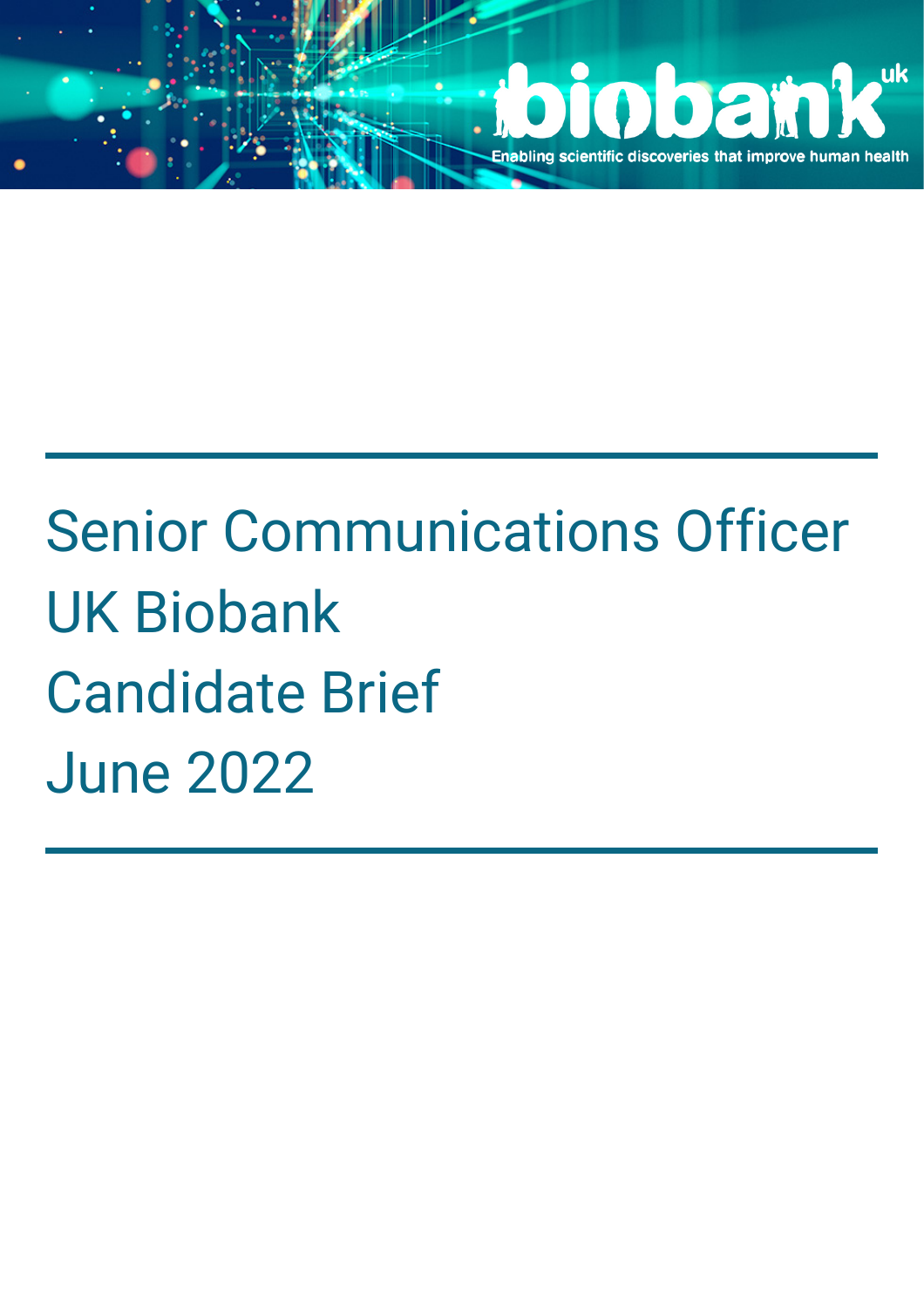# Introduction from UK Biobank's Principal Investigator/Chief Executive



#### Professor Sir Rory Collins

UK Biobank is scientifically unparalleled and arguably the UK's most significant scientific asset. With its unique combination of scale, depth, maturity and accessibility, more than 1,700 peerreviewed publications based on UK Biobank in 2021 alone, and an exponential increase in citations and patents, UK Biobank has become the world's most important health resource.

**Enabling scientific discoveries that impi** 

Its great success is testament to a visionary collaboration between successive UK Governments and scientific research funders – most notably the MRC and Wellcome – who understood the significance of advances in genomics and that information from such a database could ultimately lead to improved diagnosis, treatment and prevention strategies for the most devastating diseases, benefiting millions of people in the UK and around the world.

Since inception, UK Biobank has also leveraged £227m of industry funding with increasing levels of interest in, and use of, UK Biobank by industry. UK Biobank is a major contributor to the advancement of modern medicine and treatment and has enabled many scientific discoveries that improve human health.

UK Biobank has a unique role to play in the Government's UK Life Sciences Vision, in both its Preconditions for Success and its Healthcare Missions, set out in June 2021. UK Biobank's role can be best understood both in terms of its ability to attract vital industry investment in UK Life Sciences and in enabling major scientific discoveries that improve public health.

The key focus of UK Biobank over the last five years has been on generating increasingly detailed genetic information on all 500,000 participants and making those data available to the international research community. The unprecedented scale, detail and quality of these data has enabled researchers to make unique discoveries about the relevance of genetics for disease.

For the next five years, our focus will shift to measuring the products of the genes. In particular, the levels of different proteins and metabolites in the blood, urine and saliva collected from participants more than ten years earlier. Completion of the initial whole body imaging of 100,000 participants, followed by repeat imaging of 60,000 of them, will add to the richness of the data available for studying biological changes that lead to the development of disease, or provide protection against it.

None of this would be possible without the altruism of the 500,000 British citizens who agreed to join the study some decades ago and the many tens of thousands of scientists around the world ensuring that their contributions deliver on the long-term vision of the funders to make improvements in human health and wellbeing that are of global significance.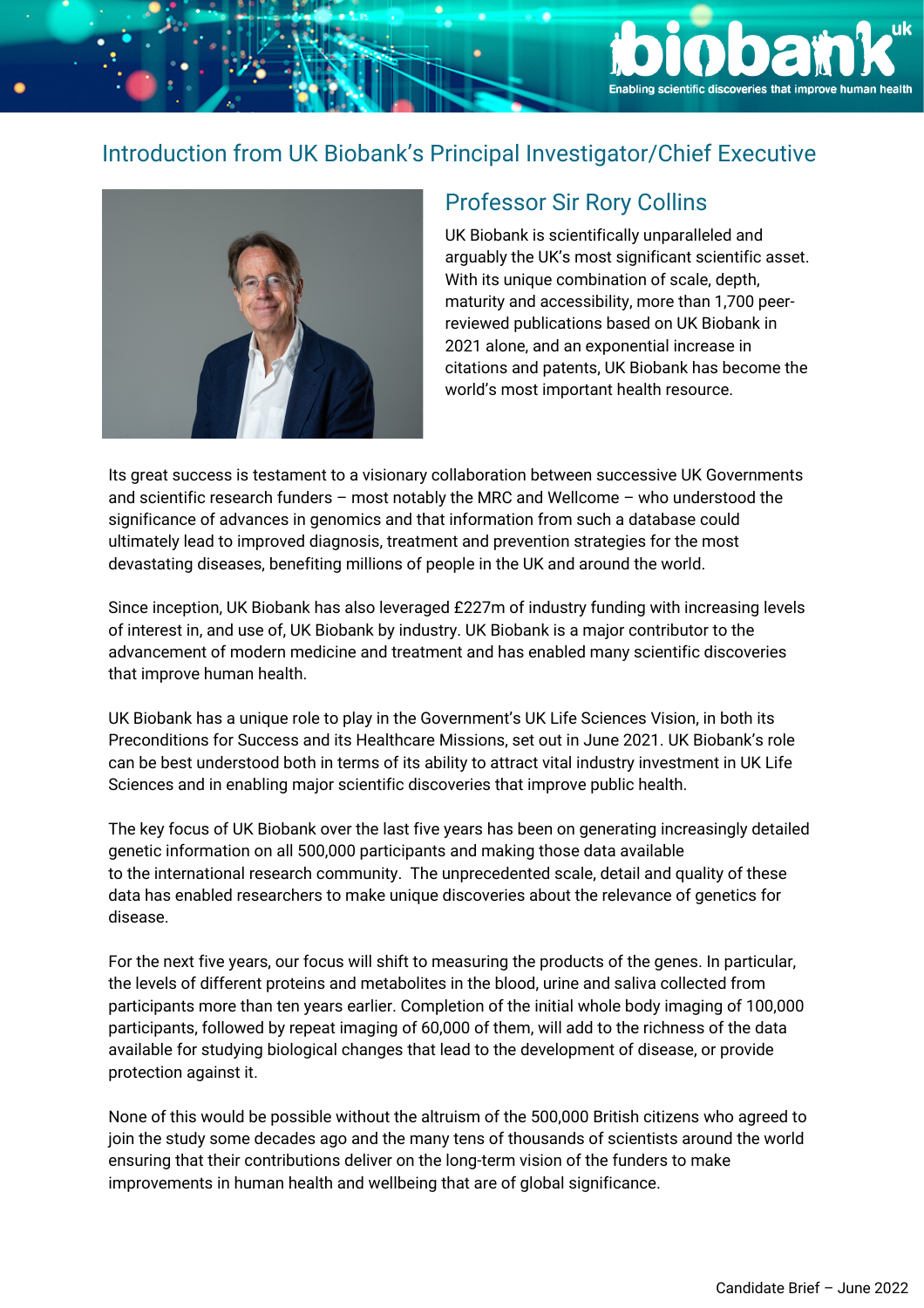

# Senior Communications Officer UK Biobank

June 2022

#### Company Overview

UK [Biobank](https://www.ukbiobank.ac.uk/) is a uniquely detailed large-scale prospective study, containing genomic, lifestyle, imaging and health information from 500,000 UK participants. The resource is globally accessible to approved researchers to enable novel and important scientific discoveries that improve human health.

UK Biobank's database is unique, combining several powerful differentiators, including:

- $\cdot$  scale (500,000 people);
- depth (detailed lifestyle information, genetic and other assay data, imaging data);
- maturity (large numbers of different health outcomes available for study, 15 years ahead of any comparable cohort study); and
- accessibility (with over 28,000 researchers worldwide already using the data).

Increasing awareness of UK Biobank is more important than ever as the database grows in value. With over 75% of all new researcher registrations coming from outside the UK, it truly is a global resource accessible to approved researchers undertaking health-related research.

UK Biobank is a distributed organisation, currently headquartered in Stockport, Greater Manchester, with four imaging centres delivering the world's largest multi-modal imaging study located in Stockport, Reading, Bristol and Newcastle. UK Biobank's epidemiological, health data teams and many of our systems are hosted at the Oxford Population Health (the Nuffield Department of Population Health, University of Oxford).

UK Research and Innovation have [announced](https://www.ukri.org/what-we-offer/creating-world-class-research-and-innovation-infrastructure/funded-infrastructure-projects/) that subject to final approval, UK Biobank will receive an additional £128m of funding to support the next phase of our development. This transformative award will replace and enhance UK Biobank's infrastructure, creating a state-of-the-art facility in Manchester that will become the UK Biobank's headquarters from 2026.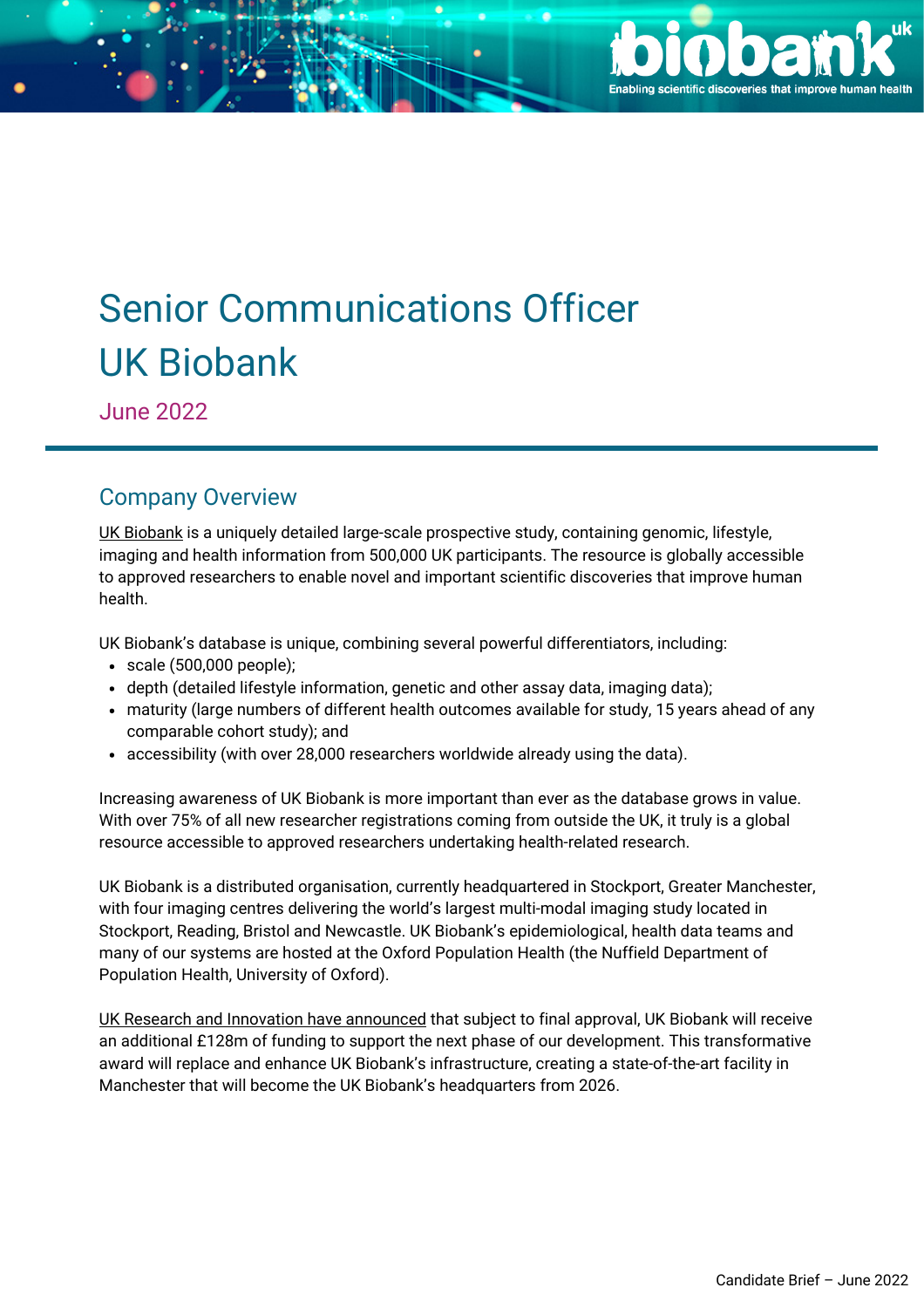

## UK Biobank's impact on research

With the addition of genetic sequencing data on a scale never seen before in health research, UK Biobank is one of the most significant resources for identifying target genes for drug discovery. Large scale genetic sequencing on the whole exome and whole genome of 500,000 participants is accelerating scientific discovery for human health. For example, scientists have identified rare protein-coding variants that have a large impact on complex traits, such as obesity. Individuals with a variant that suppresses protein production by the GPR75 gene expressed in the brain were observed to have significantly lower rates of BMI. The finding may lead to development of a drug that can inhibit GPR75 to offer a therapeutic strategy for treating obesity.

UK Biobank is also becoming increasingly important for the NHS and the public purse. Implementation of outputs derived from UK Biobank will result in significant savings of public expenditure, by improving prevention, early diagnosis and treatment, thereby improving population health and lowering NHS costs. For instance, the UK Biobank-derived polygenic risk score concept, allows a low-cost genotyping test to identify a substantial proportion of the population at high risk of one or more common conditions, such as heart disease, who could benefit from more effectively targeted prevention and screening strategies.

The unprecedented scale, detail and quality of UK Biobank's imaging project has enabled researchers to make unique discoveries about the development of many diseases in older age. These images are allowing scientists to study the impact of dementia risk factors on the brain and define early brain "signatures" of dementia that are providing clues to how cognitive decline and dementia start. When combined with the wealth of health data in UK Biobank, such as cognitive function tests, and genetics, this is allowing researchers the opportunity to spot dementia before symptoms appear.

A high degree of participant engagement within the cohort has enabled UK Biobank to play a vital role in helping to manage the global coronavirus pandemic. Surveillance studies during the COVID-19 pandemic have increased researchers' understanding of the longer-term health impacts of coronavirus infection with over 237 COVID- related publications produced based on the UK Biobank resource.

Given the current pace of UK Biobank's development, coupled with the large increase in the number of researchers accessing the resource, there is likely to be an exponential growth in the impact of the discoveries that emerge that will be of global significance.

#### Overview of The Role

The role of the Senior Communications Officer is to maintain UK Biobank's high profile and first class reputation. Reporting to the Communications Lead and based within the Nuffield Department of Population Health, University of Oxford, the individual will help manage the writing, designing, editing and distribution of internal and external communications materials (or work with industry communications teams and academia producing their own releases).

The post holder will also be required to produce high quality, engaging content for the web site, internal communications, printed materials, twitter, public meetings and conferences and for a wide range of audiences.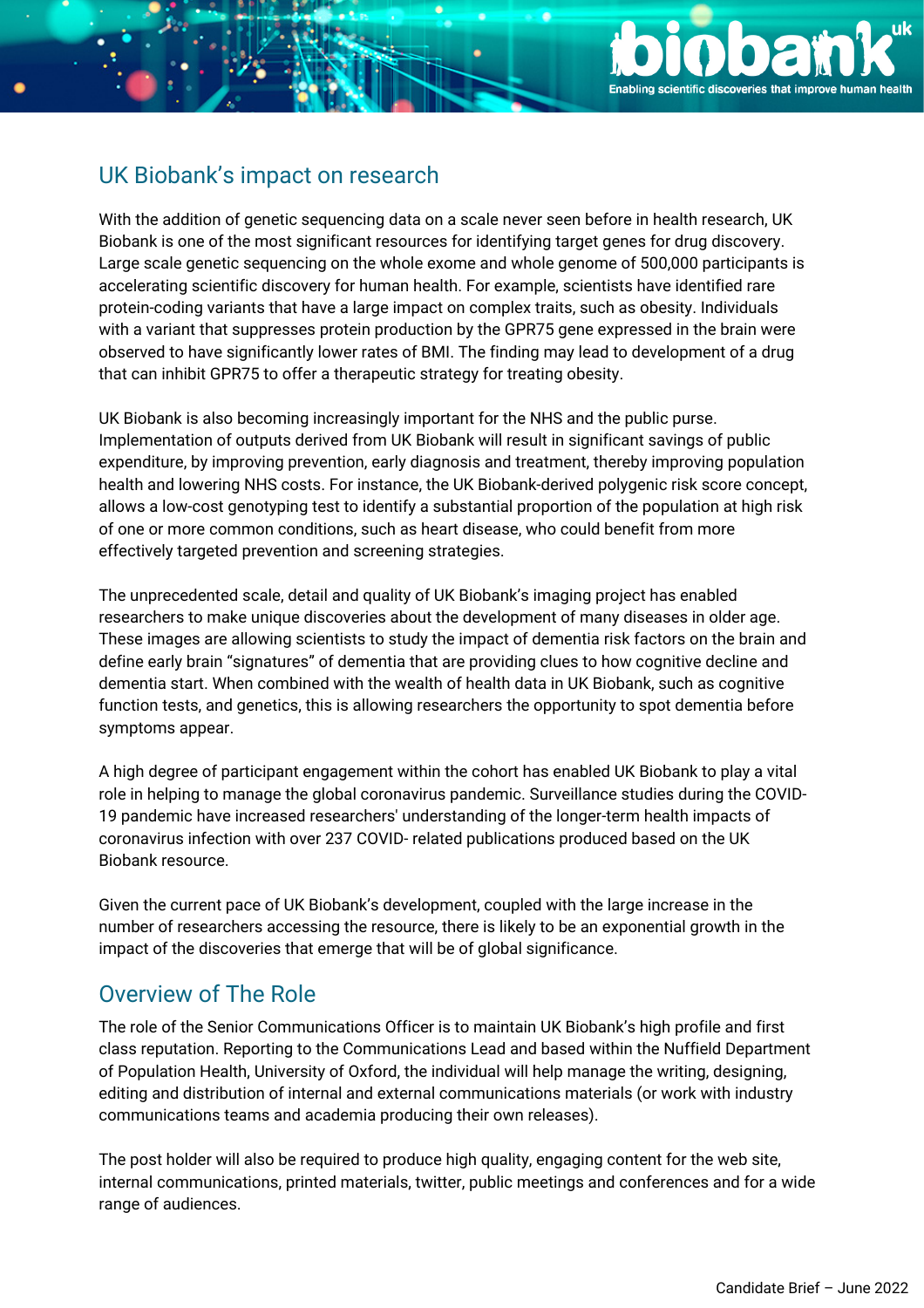

### Principal Duties & Responsibilities

- Creating fresh, engaging written and digital content for the UK Biobank's internal and external channels including and not limited to the website, staff and participant newsletters, and promotional literature.
- Being involved with major milestones of UK Biobank, providing timely communications support, liaising with participants, researchers and journalists to create engaging content, and ensure accurate representation of UK Biobank.
- Represent the Communications team at internal meetings, including those with senior management, and provide communications advice and support where needed.
- Support the Communications Lead to develop and implement the annual events schedule. Ensuring the smooth organisation of both physical and virtual events by drafting materials and other arrangements. Including producing the virtual conferences through specialised conferencing software.
- Provide support to the executive and other internal teams to draft copy, copy editing, proof reading, and other complimentary materials as appropriate.
- Work within a team, provide a flexible approach to work and be prepared to take on additional responsibilities and work as required.
- Support the communications assistant to maintain a professional social media presence through the development of appropriate social media campaigns.
- Work closely with all members of the communications team and external PR agency to create communications campaign plans
- Covered above in events schedule

#### Person Specification

#### **Essential**

- Degree or equivalent in either Communications, Journalism, Public Relations or related field.
- A minimum of two years' relevant experience in in a communications role.
- Excellent writing skills and a passion for communicating health science to colleagues, participants, funders, scientists and the world around you.
- Adept at transforming complex scientific information into material for the non-expert and bring a fresh eye on communicating a wide range of health research to new audiences., through written content and digital content such as video and podcasts.
- Persuasive, creative and open to new ideas. You will be able to find new ways to show how individual research findings contribute to the 'big picture', support the goals of UK Biobank, its funders, and ultimately influence government and health guidelines.
- You will have worked in a scientific or higher educational establishment (or similar) and be used to working to tight deadlines, and dealing with scientists at all levels.
- You will be a self-starter, with great interpersonal and communications skills, tact, diplomacy and tenacity. You will be able to organise and prioritise your own workload.
- You will have high levels of IT skills, including Word, PowerPoint, Excel & Outlook.
- Ability to travel regularly within the UK.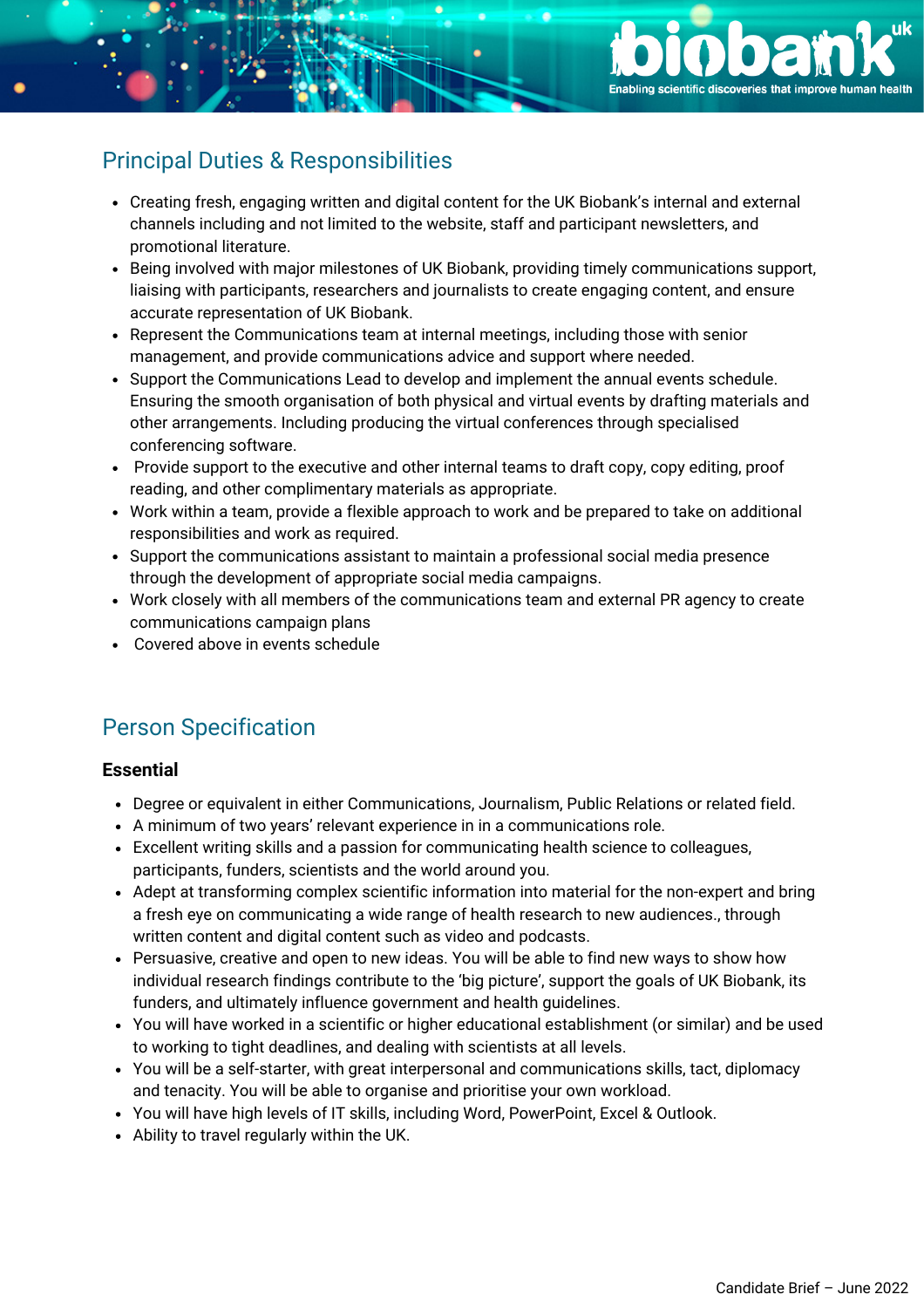

#### **Desirable**

- Knowledge of content management systems (such as Umbraco or similar) and an understanding of web development & management.
- Experience of advanced IT software programmes such as InDesign, Photoshop, Illustrator and video editing software.
- Knowledge of audio-visual equipment.
- Knowledge and experience of photography and videography.

#### Employee Benefits

- Salary: £31,500 £35,000 depending on experience
- 26 Days Annual Leave (increasing with length of service) + Bank Holidays
- USS salary sacrifice pension scheme (9.8% employee contribution & 21.6% employer contribution)
- Life Assurance Cover
- Enhanced maternity/paternity/adoption/shared parental leave
- Enhanced Compassionate Leave
- Enhanced Reserve Forces leave
- Enhanced company sick pay scheme
- Cycle to work scheme
- Health and wellbeing initiatives including
- Employee Assistance Programme (EAP)
- Eye-care scheme
- Annual Flu vaccination
- Employee discount platform scheme
- Active social committee
- Flexible work life balance policy
- Onsite restaurant